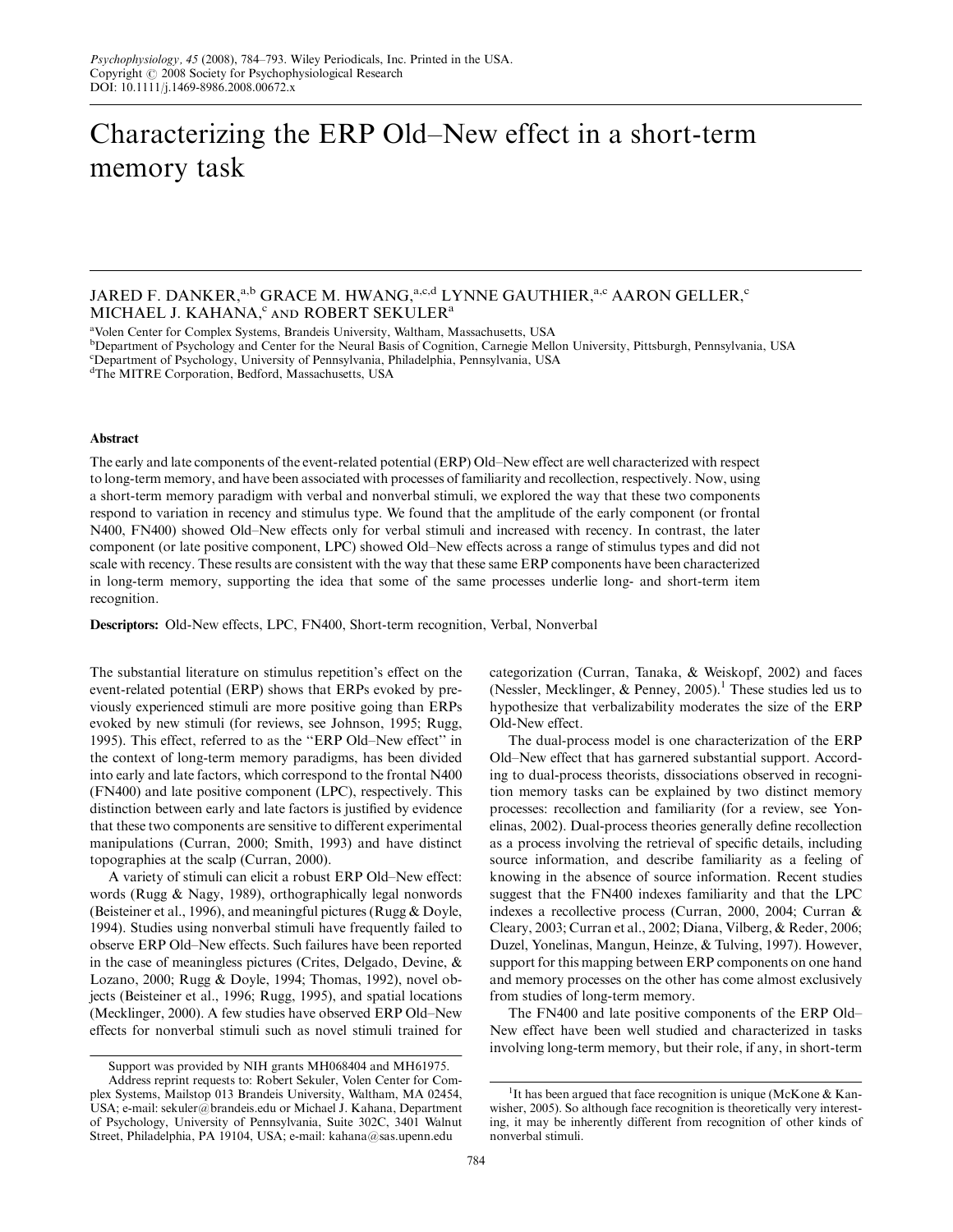memory is far less well understood. Evidence that these effects are present in short-term memory tasks (Crites, Devine, Lozano, & Moreno, 1998; Crites et al., 2000) and that dual processes may be at work during short-term recognition (McElree & Dosher, 1989) motivated us to explore the properties of these two effects in short-term memory. In doing so, we manipulated factors that have been explored in long-term recognition tasks, using five different stimulus types in a Sternberg (1966) short-term recognition paradigm. These stimulus types comprised letters, words, objects, spatial locations (Jonides et al., 1993), and sinusoidal gratings (Kahana & Sekuler, 2002; Kahana, Zhou, Geller, & Sekuler, 2007; Visscher, Kaplan, Kahana, & Sekuler, 2007; Zhou, Kahana, & Sekuler, 2004).

Two criteria governed our selection of the five stimulus types that were used in this study. First, several of the stimulus types (letters, words, drawings of familiar objects, and spatial locations) were chosen, in part, to replicate types of materials used in previous research on the ERP Old–New effect. As the four classes of stimuli previously produced partially divergent results, comparisons among the four here would be particularly informative. The second criterion influencing our choice of stimulus materials can be seen in Olsson and Poom's (2005) demonstration that stimulus categorizability is a powerful influence on short-term memory. They showed that when test stimuli are easily categorized, short-term memory's measured capacity is considerably higher than when test stimuli are likely to be confused with one another, that is, when they are less easily categorized. So, to manipulate the potential load on short-term memory, we chose three stimulus types (letters, names of familiar objects, and drawings of the corresponding objects) that would likely lend themselves to easy categorization and the generation of reliable, consistent verbal labels, and two stimulus types (spatial location and gratings) whose intratype similarity would lead to some interitem confusion and resist reliable categorization. To take some examples, subjects who are shown the word ''fork'' or a clear line drawing of a fork are virtually certain to code each in a consistent way on repeated presentations, just as they would if they saw the letter F several times; in contrast, subjects who see abstract visual patterns that are fairly similar to one another, as our gratings are, will sometimes mistake them for one another, and will not categorize them in a highly consistent fashion. Of course, spatial location and grating patterns, the materials we chose, are not the only kinds of stimuli whose interitem similarity could impact short-term recognition. In fact, it has long been recognized that even with verbal materials, similarity can play a special, significant role in the computations underlying episodic memory (e.g., Deese, 1959; Hintzman, 1988; Roediger & McDermott, 1995).

In summary, our aim was to examine the ways in which the FN400 and LPC responded to task manipulations during a short-term memory task. In so doing, we sought improved understanding of the function of the two components, and the processes they represent, in short-term memory and of the relationship between short-term and long-term memory.

#### Method

## **Participants**

The participants were 12 right-handed volunteers (four female) ranging in age from 19 to 29 years. All participants had normal or corrected-to-normal vision. Participants received a base payment plus a performance-based bonus. Brandeis University's Committee for the Protection of Human Subjects approved this research and the informed consent that was provided to participants.

## Stimuli

Five different pools of stimuli were employed: single letters, words, pictures of objects, dots at different spatial locations, and two-dimensional sinusoidal gratings. Each pool consisted of 16 unique visual stimuli. The letter pool contained lower case exemplars of the consonants  $b, c, d, f, g, h, j, k, l, m, n, p, q, r, t$ , and v. The word pool contained the nouns ball, bat, bed, bell, cake, car, chair, dog, ear, y, fork, hat, heart, key, kite, and shoe, all in lowercase text. The object pool comprised drawings, each of which corresponded to one noun in the word pool; the drawings were taken from Snodgrass and Vanderwart's (1980) set of black and white line drawings. With the exception of the drawing of a baseball bat, all object drawings had previously been shown to enjoy very high name agreement, that is, Snodgrass and Vanderwart's subjects agreed, on average, 92% of the time as to the single best name for each object picture. This high level of consistency supports the idea that each drawing was easily categorized and named. The pool of spatial position stimuli was generated by presenting a 1-cm–diameter white disc at 1 of 16 different, nonoverlapping, evenly spaced locations on the screen. All the locations were 10 cm equidistant from the center of the screen, that is, they were positioned on the circumference of a virtual circle centered on the screen's center. To reduce the differential ease with which particular, canonical positions (e.g., directly upward from center) could be remembered, locations were shifted by  $10^{\circ}$  away from those positions. Finally, the pool of grating stimuli comprised 16 different two-dimensional textures, similar to those used in some previous studies of short-term memory (e.g., Kahana & Sekuler, 2002; Visscher et al., 2007; Zhou et al., 2004). Each texture was a superposition of one horizontal and one vertical sinusoidal luminance grating, generating a luminance profile described by

$$
L(x, y) = L_{avg}[1 + \frac{1}{2}A\sin(\pi f x) + \frac{1}{2}A\sin(\pi g y)],
$$
 (1)

where  $L_{avg}$  represents mean luminance  $(L)$ ,  $f$  and  $g$  represent the spatial frequency of the vertical and horizontal components, respectively, and  $A$  is defined by

$$
A = \frac{L_{\text{maximum}} - L_{\text{minimum}}}{L_{\text{maximum}} + L_{\text{minimum}}}.
$$
 (2)

The parameter values used to generate the 16 grating stimuli were  $A = 0.25$ ;  $f = g = \{0.8; 1.3; 2.1; 3.4\}$  cycles/degree. The luminance of the monitor was linearized by calibration routines from the Psychtoolbox (Pelli, 1997). The 16 gratings used in our study are shown in Figure 1.

Stimuli were presented on a computer monitor positioned approximately 57 cm from the participant. The approximate visual angle subsumed by the letter, word, object, and grating stimuli was  $5^\circ$ ; it was  $10^\circ$  for the spatial stimuli. Example stimuli from each pool are displayed in Figure 2.

## Procedure

Participants indicated that they were ready to begin each trial with a key press. After the key press, a blank screen was presented for 400 ms, followed by a fixation cue that remained on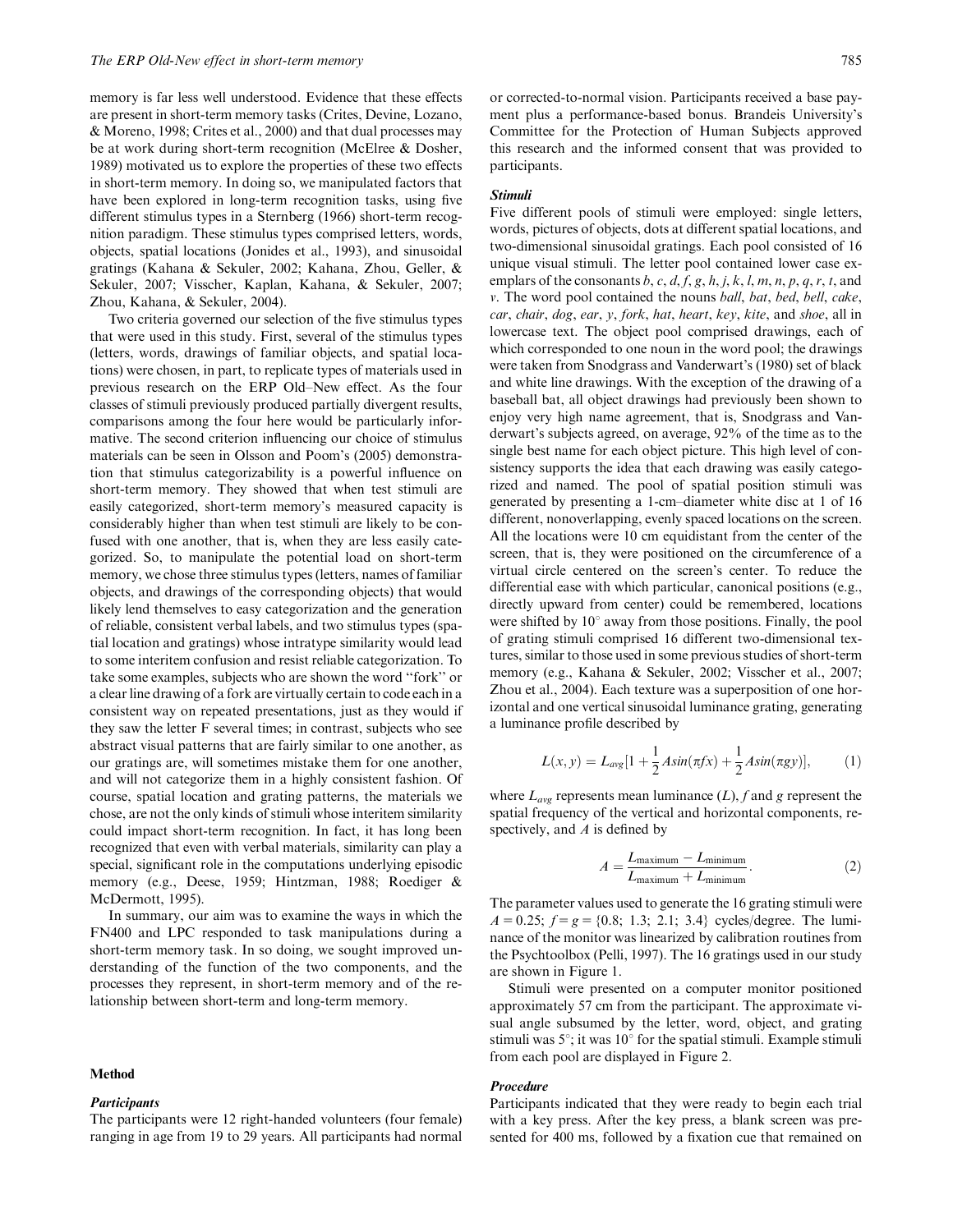

Figure 1. Schematic illustrating the 16 two-dimensional sinusoidal gratings in the grating stimulus pool. Stimuli are not presented to scale and contrast is increased for display purposes.

screen for  $1000 \pm 200$  ms. This fixation cue was followed by a set of three study stimuli and eventually a test probe. On a given trial, all stimuli were drawn from the same pool of items. Each study stimulus appeared on the screen for 700 ms. A blank screen lasting  $275 \pm 75$  ms followed after the offset of the first and second study stimuli. After the offset of the third study stimulus, there was a blank screen lasting for  $500 \pm 75$  ms. Participants were instructed to remember the contents of the study set during this retention interval. Finally, the probe stimulus was presented for 750 ms. Participants were instructed to determined as quickly and accurately as possible whether the probe stimulus had been among the study list or not. They were instructed to respond to an old item (one that had appeared in the study set) by pressing a key with their right index finger and to respond to a new item (one that had not appeared in the study set) by pressing a key with their left index finger. The participants initiated the next trial by pressing a key. The minimum interval between trials was 1500 ms. Figure 2 presents examples of items that might be presented on a trial with each stimulus pool. Feedback on accuracy and response time was given after a block of 30 trials.

Each participant completed five experimental sessions, and each experimental session consisted of 10 blocks of 30 trials, with 2 blocks drawn from each of the five stimulus pools. Each block comprised items from only one stimulus pool and an equal number of trials with old and new probes (15 trials each). In addition, each block contained an equal number of old probes appearing in the first, second, or third serial position in the study set. The resulting parametric design had a total of 1500 trials per participant, with 300 trials per stimulus type per participant, 150 old trials (50 from each serial position) and 150 new trials. Within any block, trials were constrained in several ways. First, stimuli presented in a given trial could not have appeared in either of the two preceding trials. Second, a study item could appear as a new probe only once per block. Finally, the sequence of old and new trials within a block was randomized.

## Electroencephalographic (EEG) Recording

During EEG recording, participants were instructed to remain silent and to minimize all body and eye movements, particularly blinks. Participants were also encouraged to take as many breaks between self-paced trials as they needed to maintain concentration and optimize performance.

Recordings were obtained from 60 tin electrodes located in standard electrode positions embedded in an elastic cap (ElectroCap). EEG signals were amplified 10,000 times (Sensorium EPA6) with band limits between 0.03 and 50 Hz (12 dB/octave).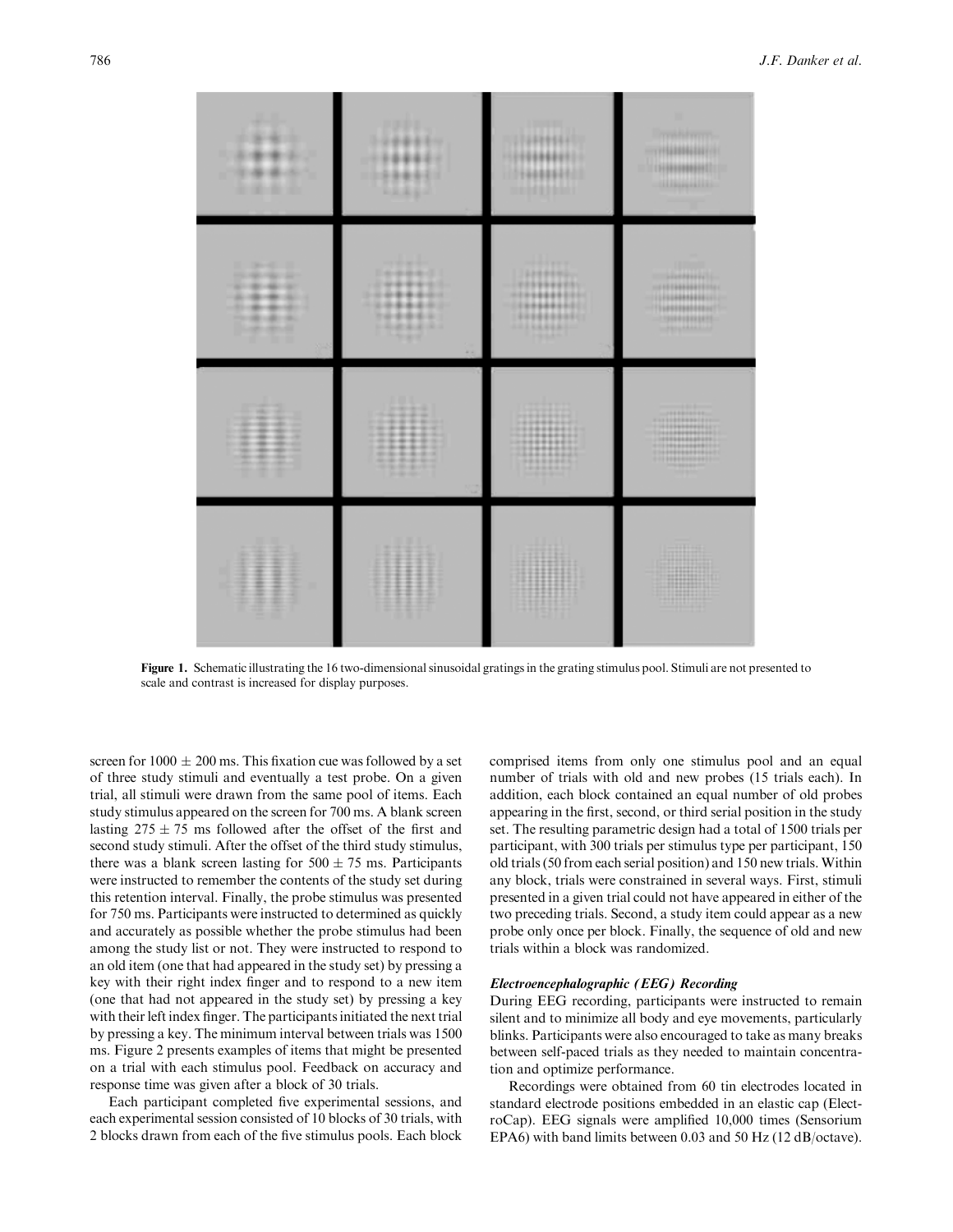

Figure 2. Schematic illustrating one trial from each stimulus pool. On any given trial, subjects were first shown a fixation marker, followed by three study items, a retention period, and a probe. Subjects were instructed to respond ''yes'' to an old item (a probe that matches one of the three study items) and ''no'' to a new item (a probe that does not match any of the study items). Note that images are not shown to scale.

Analog-to-digital signal conversion was implemented with a 12 bit data acquisition card (National Instrument PCI-6071E) with  $\pm$  5 V dynamic range. The overall system resolution was therefore  $0.24 \mu V/b$ it. Digitization rate was set at 256 Hz. Amplified signals were then digitally notch-filtered to remove 60-Hz line noise.

Electrode impedances were brought to <50 k $\Omega$ , and interelectrode impedances were within 20 k $\Omega$ ; skin impedances (ground and reference) were kept below 10 k $\Omega$ . All EEG signals were recorded referentially using the right mastoid. EEG signals were digitally re-referenced to the average EEG signal recorded from all electrically sound electrodes. On any given session, no more than 5% of all electrodes had poor electrical contact and/or high impedances.

Six electrodes were used to monitor electrooculogram (EOG) activity. Vertical eye movements were isolated with electrodes positioned above and below each eye. Horizontal eye movements were isolated with electrodes placed at the lateral canthus of each eye. Each pair of EOGs was recorded bipolarly. Raw signals from EOG were used for automatic eye movements and blink detection following Net Station's weighted running-average algorithm (EGI, 2004). If any one pair of EOG exceeded the combined rejection threshold of  $\pm 100 \mu V$ , the event (i.e., the particular stimulus presentation) that corresponded to the EOG spike was excluded from analysis. Fewer than 6% of all trials were excluded.

## Event-Related Potential Analysis

Probe-locked ERPs were calculated for correct trials with response times between 200 and 1300 ms. The ERP epoch ran from 0 to 1000 ms and ERPs were low–pass filtered at 40 Hz. To account for subject-to-subject signal uctuation, Z–transformed ERPs were calculated for each subject, stimulus type, probe type, and electrode, following

$$
Z_j(t) = \frac{V_j(t) - \mu_j}{\sigma},
$$
\n(3)

where  $j$  denotes the trial,  $t$  denotes the time across the epoch of the ERP, V denotes voltage  $(\mu V)$   $\mu_i$  denotes the mean over time for trial  $j$ , and  $\sigma$  denotes the standard deviation across trials and time. It is worth noting that  $\mu$  is calculated over trials whereas  $\sigma$  is calculated over trials and time. This way, the variance across both time and trials is accounted for, but the resulting ERP maintains its characteristic shape over time. The Z-transformation included a baseline correction to the first time point of the ERP.

To account for multiple comparisons across electrodes and deviations from normality in our statistical analyses, we used a nonparametric resampling procedure for matched pairs (Howell, 2002). Essentially, this involved shuffling across electrodes and all factors in the statistical test (i.e., probe type and stimulus type). In an Old–New contrast, each resampling consisted of swapping the sign of the Old–New difference for each subject with a 50% probability as well as randomly shuffling the values across electrodes, and then calculating the corresponding  $t$  statistic at each electrode for this resampling. By repeating this resampling procedure 1000 times, we were able to generate an empirical distribution of  $t$  values for each electrode against which the  $t$  value from the original data set could be compared. This yielded a nonparametric  $p$  value that served as the basis for a statistical decision. It is worth emphasizing that this empirical distribution consisted of values from all electrodes, such that across electrodes an  $\alpha$  of  $p = .05$  would yield  $.05 \times 60 = 3$  significant electrodes by chance. Topographic visualization was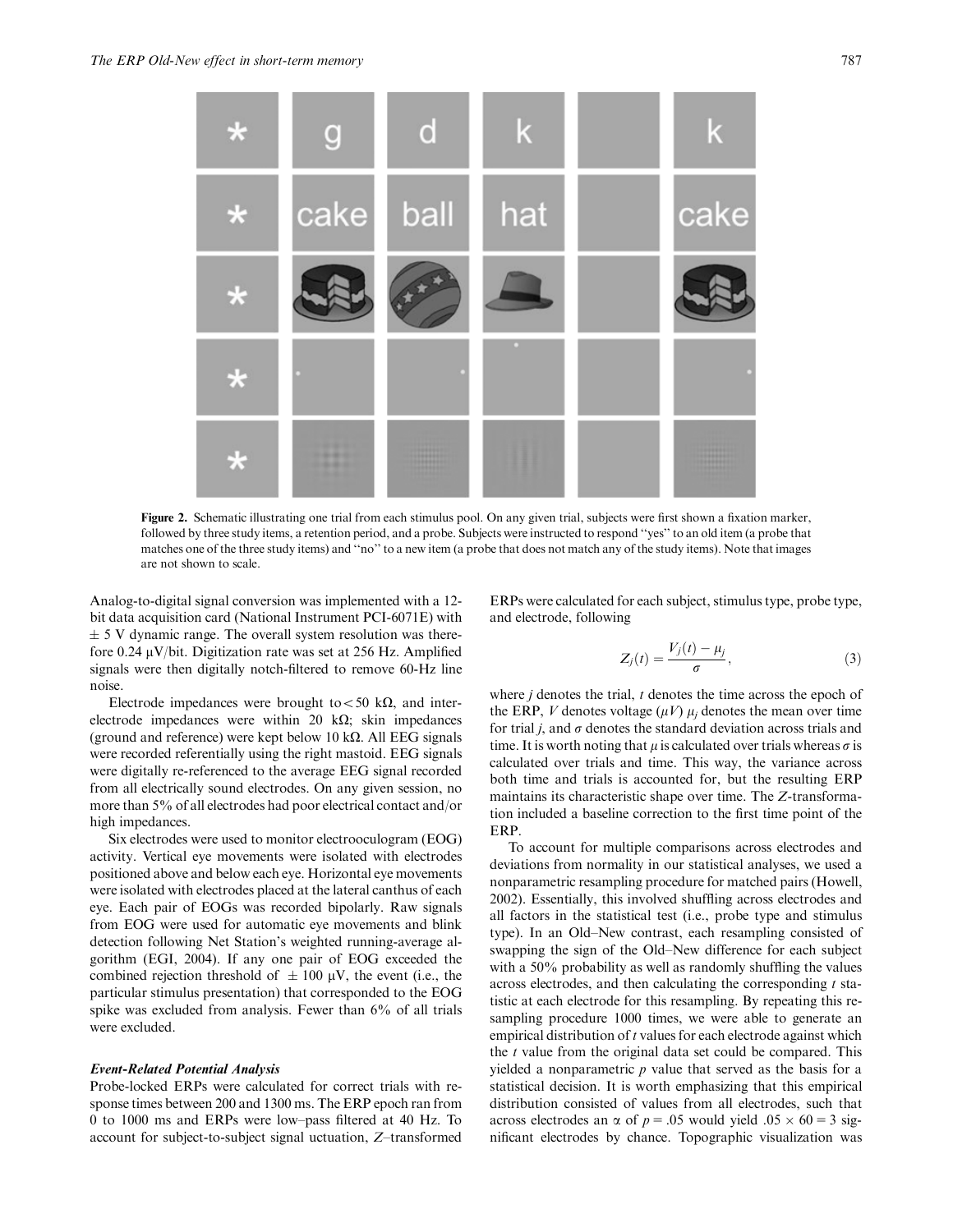done with the EEGLAB Matlab toolbox (Delorme & Makeig, 2004).

#### Results

#### Behavioral

Average discrimination scores for each serial position and stimulus type are presented in Figure 3. For consistency with the ERP analyses, only trials with response times between 200 and 1300 ms were included in the analysis. Figure 3a shows that participants had very high discrimination scores on letter, word, and object trials, but could not discriminate as well on spatial and grating trials. There also appeared to be a recency effect, with probes from the third serial position  $(O_3)$  being recognized more accurately than probes from the first  $(O_1)$  and second  $(O_2)$  serial positions, especially for grating trials. To confirm these observations, a 5 (stimulus type)  $\times$  3 (serial position) repeated-measures ANOVA was performed with  $d'$  as the dependent variable. There was a significant main effect of stimulus type on discriminability,  $F(4,44) = 49.05$ ,  $MSE = 0.16$ ,  $p < .01$ . Bonferroni-corrected pairwise comparisons showed no difference between letters and words,  $t(11) = 0.65$ , n.s., letters and objects,  $t(11) = -0.18$ , n.s., or words and objects,  $t(11) = -0.47$ , n.s., but significant differences between these stimulus types and spatial locations,  $t(11) = 10.93$  (letter), 12.51 (word), 9.54 (object),  $p < .01$ , and gratings,  $t(11) = 16.20$  (letter), 15.97 (word), 16.59 (object),  $p < 01$ . There was also a significant difference between spatial locations and gratings,  $t(11) = 6.47$ ,  $p < .01$ . There was a significant effect of serial position on discriminability,  $F(2,22) = 5.47$ ,  $MSE = 0.86$ ,  $p < .05$ . A planned contrast confirmed that  $O_3$  probes were significantly more discriminable than  $O_1$  probes,  $F(1,11) = 7.58$ ,  $MSE = 0.24$ ,  $p < .05$ , and  $O_2$  probes,  $F(1,11) = 8.14, MSE = 0.28, p < .05. Furthermore, stimulus type$ significantly interacted with serial position,  $F(8,88) = 104.93$ ,  $MSE = 0.15$ ,  $p < 0.01$ . To establish which stimulus types showed significant recency effects, we performed Bonferroni-corrected t tests comparing  $O_1$  and  $O_3$  probes for each stimulus type. Letters,  $t = -3.08$ ,  $p < .05$ , words,  $t = -3.78$ ,  $p < .05$ , objects,  $t = -5.05, p < 0.01$ , and gratings,  $t = -4.34, p < 0.01$ , all showed significant recency effects in their discrimination scores, but spatial locations did not,  $t(11) = 0.47$ , n.s.

Average response times for correct trials for each probe type and serial position, along with new items, are presented in Figure 3b. Again, only trials with response times between 200 and 1300 ms were included to match with the ERP analyses. There was a clear recency effect for response time for all stimulus types, with  $O_3$  being answered faster than  $O_1$ ,  $O_2$ , and new items (N). In addition, response time appeared to be the same for letter, word, object, and spatial trials, but substantially longer for grating trials. To confirm these observations, a 5 (stimulus type)  $\times$  3 (serial position) repeated-measures ANOVA was performed with response time as the dependent variable. There was a significant main effect of stimulus type on response time,  $F(4,44) = 49.81$ ,  $p<.01$ . Bonferroni-corrected pairwise comparisons showed no difference between letters and words,  $t(11) = -2.99$ , n.s., letters and objects,  $t(11) = -2.26$ , n.s., letters and spatial locations,  $t(11) = -2.11$ , n.s., words and objects,  $t(11) = -0.27$ , n.s., words and spatial locations,  $t(11) = -0.92$ , n.s., or objects and spatial locations,  $t(11) = -0.71$ , n.s. There were significant differences between these four stimulus types and gratings,  $t(11) = -11.63$  (letter),  $-11.43$  (word),  $-9.67$  (object),  $-9.05$ 



Figure 3. The effect of stimulus type and probe type on behavior. a: The mean discrimination score is plotted for each of the three serial positions  $(O_1, O_2, O_3)$  and each of the five stimulus types (letter, word, object, spatial, and grating). b: The mean response time for correct trials is plotted for each of the four probe types  $(N, O_1, O_2, O_3)$  and each of the five stimulus types.

(spatial location),  $p < 01$ . There was a significant main effect of serial position on response time,  $F(2,22) = 43.99$ ,  $p < .01$ . A planned contrast confirmed that  $O_3$  probes elicited faster responses than either  $O_1$  probes,  $F(1,11) = 43.07$ ,  $MSE = 8625.08$ ,  $p < .01$ , or  $O_2$  probes,  $F(1,11) = 53.92$ ,  $MSE = 6498.81$ ,  $p < .01$ . In addition, there was a significant interaction between stimulus type and serial position for response time,  $F(8,88) = 4.00, p < 0.01$ . To establish which stimulus types showed significant recency effects for response time, we performed Bonferroni-corrected t tests comparing  $O_1$  and  $O_3$  probes for each stimulus types. Letters,  $t = 5.04$ ,  $p < .01$ , words,  $t = 7.53$ ,  $p < .01$ , objects,  $t = 10.68$ ,  $p < .01$ , and gratings,  $t = 3.41$ ,  $p < .05$ , all showed significant recency effects in their response times, but spatial locations did not,  $t(11) = 1.86$ , n.s.

## Event-Related Potential

To investigate the effect of recognition on the probe ERP, items that were previously presented in the study list  $(O = old$  items) and items that were not presented in the study list ( $N = new$ )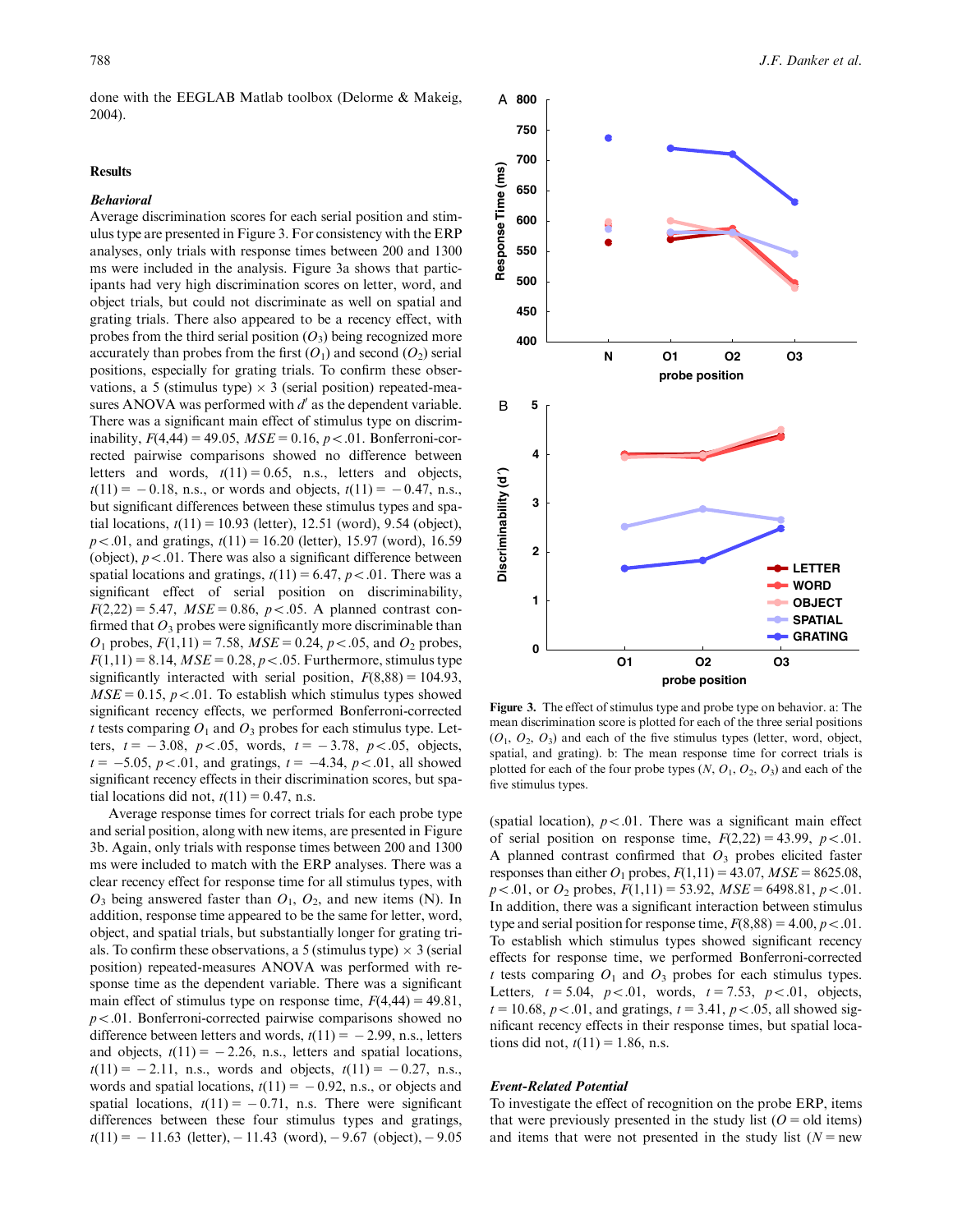items) were compared during the two canonical components that have been identified with the ERP Old–New effect: the FN400 (350–450 ms) and the LPC (500–700 ms). Letter, word, and object probe ERPs were averaged to obtain a ''verbal probe ERP.'' This aggregation was motivated by a theoretical interest in the commonalities among these stimulus types (i.e., their verbalizability). Using EEG oscillatory activity as their measure, Hwang et al. (2005) demonstrated the same commonalities among stimuli that could be verbally rehearsed. The decision to aggregate the verbal stimuli was also justified on empirical grounds, by the parallels in the behavioral data (no significant differences among these three stimulus types), and by the topography of the Old–New effect across stimulus types. The small topographic plots in Figures 4a and 5a show that the topographies of the Old–New effects across these stimulus types largely overlapped and did not differ significantly from each other at the electrodes encompassing these effects.

FN400 (350–450 ms). To visualize the topography of the FN400 component of the ERP Old–New effect separately for each stimulus type, we performed a resampled paired t test comparing  $O$  and  $N$  ERPs for each stimulus type and electrode. The  $p$  values from the  $t$  tests are displayed topographically in Figure 4a for verbal, spatial, and grating ERPs. Grand average waveforms from a representative electrode (Fz) are also displayed in Figure 4a for each of the stimulus types. The topography for verbal stimuli is representative of the canonical FN400 Old–New effect, with O ERPs being more positive at frontal recording sites and N ERPs being more positive in more posterior regions (Curran, 2000). In contrast, the corresponding Old–New significance plots for spatial and grating stimuli show no areas where  $O$  ERPs are more positive than  $N$  ERPs and show only scattered significance in the opposite direction. These results suggest that the FN400 Old–New effect occurs for verbal stimuli, but not for spatial or grating stimuli. To determine whether the variation in the FN400 Old–New effect across stimulus types comprised a significant interaction, a 3 (stimulus type)  $\times$  2 (Old– New resampled) repeated-measured ANOVA was performed at each electrode. A significant interaction would indicate that the size of the FN400 Old–New effect varies across stimulus types and would confirm the differences observed in Figure 4a. The p values for the interaction term from the ANOVAs are presented topographically in Figure 4b. It can be seen that there was a significant interaction between stimulus type and probe type at frontocentral locations overlapping with the FN400 Old–New effect, suggesting that  $O$  and  $N$  ERPs were different during this period for some stimulus types (i.e., verbal), but not others (i.e., spatial and grating). Bonferroni-corrected pairwise comparison plots displayed in Figure 4b confirm that this interaction is driven by the difference between verbal Old–New effects and spatial or grating Old–New effects.

To better characterize the relation between the FN400 Old– New effect and recency, we investigated how the FN400 Old– New effect varied with serial position. If this effect were indicative of recency, its amplitude should increase monotonically with serial position, mirroring the recency effect seen in the behavioral data. The FN400 Old–New difference at electrode Fz for each of the three serial positions  $(O_1, O_2, \text{ and } O_3)$  and stimulus types (verbal, spatial, and grating) is shown in Figure 4c. During the FN400 time window, the Old–New effect associated with all three stimulus types tended to increase with serial position. To test whether the trend in serial position was significant, a 3

(stimulus type)  $\times$  3 (serial position) repeated-measures ANOVA was performed at electrode Fz with Old–New difference as the dependent measure. There was a significant main effect of serial position on the amplitude of the FN400 Old–New effect,  $F(2,22) = 15.19$ ,  $MSE = 0.06$ ,  $p < .01$ . Consistent with our previous observations, there was a main effect of stimulus type on the FN400 Old–New effect,  $F(2,22) = 7.53$ ,  $MSE = 0.16$ ,  $p < .01$ . Stimulus type did not interact significantly with serial position,  $F(4,44) = 0.64$ ,  $MSE = 0.06$ , n.s. This suggests that ERPs elicited by all three stimulus types show similar recency effects, with more recent stimuli exhibiting more positive FN400 waves. It is worth noting that the spatial and grating stimulus types show recency effects, but not Old–New effects. So, although the FN400 does not distinguish old and new items for spatial and grating stimuli, the FN400 is indicative of recency.

 $LPC$  (500-700 ms). To visualize the topography of the late positive component of the Old–New effect separately for each stimulus type, we did a resampled paired  $t$  test, comparing  $O$  and N ERPs for each stimulus type and electrode. Figure 5a shows the topographic significance plots for the Old–New effect during the LPC time window for verbal, spatial, and grating ERPs. Grand average waveforms from a representative electrode (C4) are also shown in Figure 5a for each of the stimulus types. O ERPs are more positive than N ERPs at centroparietal regions for verbal items, and this effect is lateralized to the right. Relative to the effect for verbal stimuli, the effect for grating stimuli is topographically more constrained and more lateralized to the right. The effect is particularly small for spatial stimuli, but an effect at electrode C4 is apparent for all stimulus types. Moreover, the spatial waveform shows that an effect is present at electrode C4 and that the effect may occur earlier than for verbal and grating stimuli. This might account for the lack of significance during the epoch of interest.

As with the FN400, we performed a 3 (stimulus type)  $\times$  2 (Old–New resampled) repeated-measured ANOVA at each electrode to determine whether the difference in the LPC Old–New effect across stimulus types comprised a significant interaction. The significance of this interaction is presented topographically in Figure 5b. There it can be seen that, although there is some significance in frontal locations, overall there is no interaction between stimulus type and probe type at centroparietal locations comprising the LPC. This suggests that although spatial and grating stimuli appear to evoke a weaker LPC Old–New effect than verbal stimuli, this does not constitute a significant difference. This means the amplitude of the LPC Old–New effect does not differ statistically across stimulus types. Bonferroni-corrected pairwise comparison plots displayed in Figure 5b confirm that there is no difference in the LPC Old–New effect between stimulus types.

Next we decided to explore the possibility that, like the FN400, the LPC is indicative of recency. We did this by exploring the effect of serial position on the LPC. The late positive Old– New effect at electrode C4 for each of the three serial positions  $(O_1, O_2, \text{ and } O_3)$  and stimulus types (verbal, spatial, and grating) is shown in Figure 5c. Although a monotonic increase in LPC at electrode C4 with serial position is apparent for grating stimuli, it can be seen that overall this effect did not increase in amplitude as serial position increased. A 3 (stimulus type)  $\times$  3 (serial position) repeated ANOVA showed no significant main effect of serial position on the LPC Old–New effect,  $F(2,22) = 0.18$ ,  $MSE = 0.13$ , n.s. Consistent with our previous observations,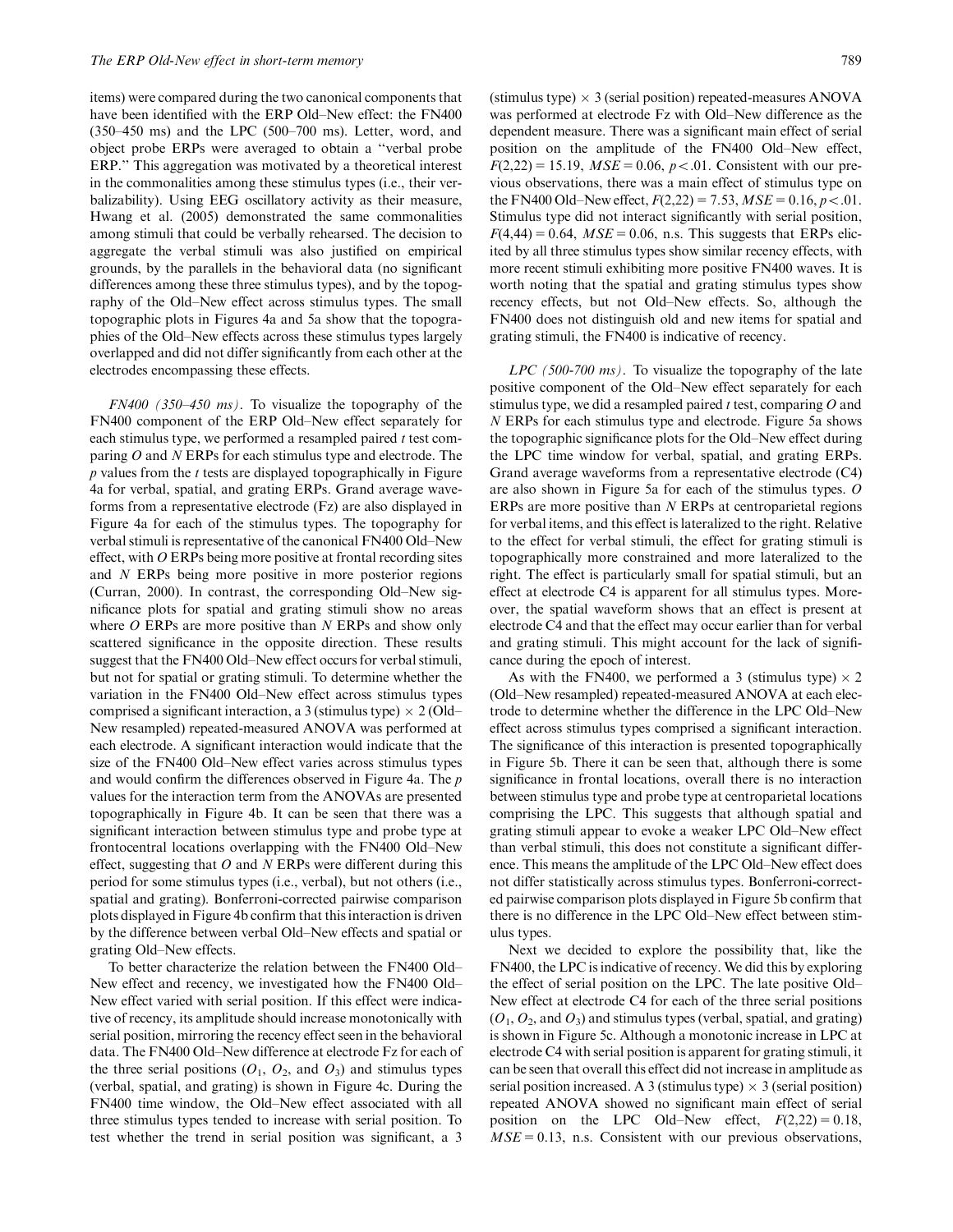

Figure 4. The ERP Old–New  $(O/N)$  effect: FN400 (350–450 ms). a: Large topoplots display the FN400 Old–New effect for verbal, spatial, and grating stimuli (red:  $O > N$ ; blue:  $N > O$ ). Small topoplots display the effects for the letter, word, and object stimuli, which are averaged to obtain the verbal plot, as well as the interaction between verbal stimulus type (LWO) and Old–New. The bottom plots are representative waveforms drawn from electrode Fz for O (red) and N (blue) probes. Dashed vertical lines represent the time period analyzed in the topographic plots. Gray shading indicates periods of significant Old–New effects. b: The topography of the interaction between stimulus type and Old–New, along with topography of the pairwise comparisons across stimulus types. c: The mean amplitude of the FN400 Old–New effect is plotted for each stimulus type and serial position at electrode Fz.

there was no main effect of stimulus type on the LPC Old–New effect,  $F(2,22) = 2.31$ ,  $MSE = 0.59$ , n.s. Furthermore, serial position did not interact significantly with stimulus type,  $F(4,44) = 0.60$ ,  $MSE = 0.12$ , n.s., demonstrating that the pattern for grating stimuli did not differ significantly from those for verbal and spatial stimuli. This indicates that, although the LPC differentiates old from new stimuli across a variety of stimulus types, it fails to differentiate old items based on their recency. That the FN400 shows a recency effect and the LPC does not is supported statistically by an interaction between serial position and component,  $F(2,22) = 3.84$ ,  $MSE = 0.08$ ,  $p < .05$ .

## **Discussion**

Our study explored ERP correlates of recognition memory during a short-term memory task (Sternberg, 1966). We focused on the FN400 and the LPC, two components of the ERP that have been implicated in recognition memory (for reviews, see Johnson, 1995; Rugg, 1995). The FN400 and LPC together comprise what is commonly referred to as the ERP Old–New effect, an effect whereby stimuli correctly identified as old elicit more positive-going ERPs than stimuli correctly identified as new. Although this effect has been best characterized in long-term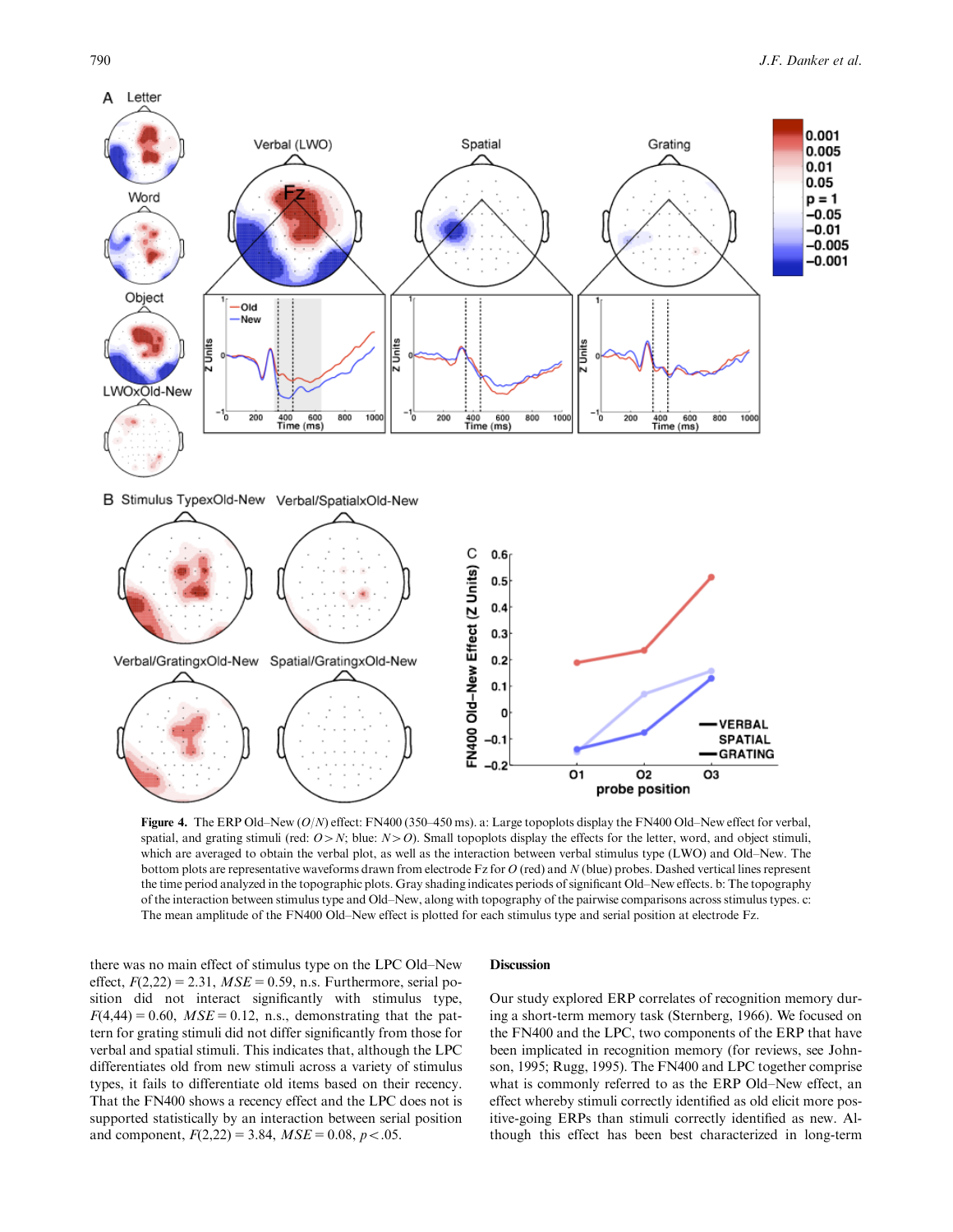

Figure 5. The ERP Old–New  $(O/N)$  effect: LPC (500–700 ms). a: Large topoplots display the LPC Old–New effect for verbal, spatial, and grating stimuli (red:  $O>N$ ; blue:  $N>O$ ). Small topoplots display the effects for the letter, word, and object stimuli, which are averaged to obtain the verbal plot, as well as the interaction between verbal stimulus type (LWO) and Old–New. The bottom plots are representative waveforms drawn from electrode C4 for O (red) and N (blue) probes. Dashed vertical lines represent the time period analyzed in the topographic plots. Gray shading indicates periods of significant Old–New effects. b: The topography of the interaction between stimulus type and Old–New, along with topography of the pairwise comparisons across stimulus types. c: The mean amplitude of the LPC Old–New effect is plotted for each stimulus type and serial position at electrode C4.

memory paradigms, it is not unusual for these two components to be explored in short-term memory tasks similar to the one we employed here (e.g., Crites et al., 1998, 2000). Justification for dividing the effect into two components comes from evidence that the two components are associated with different psychological processes in long-term memory (Curran, 2000; Smith, 1993) and have distinct topographies at the scalp (Curran, 2000). We were motivated to explore these components of the ERP Old– New effect in the context of a short-term memory paradigm and to characterize their behavior along several dimensions, including stimulus type and recency. Consistent with findings in longterm memory paradigms, we found that the FN400 and LPC responded differentially to task manipulations.

# The FN400 Old–New Effect

We found that the FN400 distinguished old from new items for verbal stimuli, but not for spatial and grating stimuli (Figure 4a). This is consistent with the proposition that the FN400 Old–New effect is restricted to stimuli whose retrieval involves unitization (Mecklinger, 1998; Rugg & Doyle, 1994). Unitization is the process by which a stimulus' attributes or associates are integrated into a single conceptual unit and would promote ease of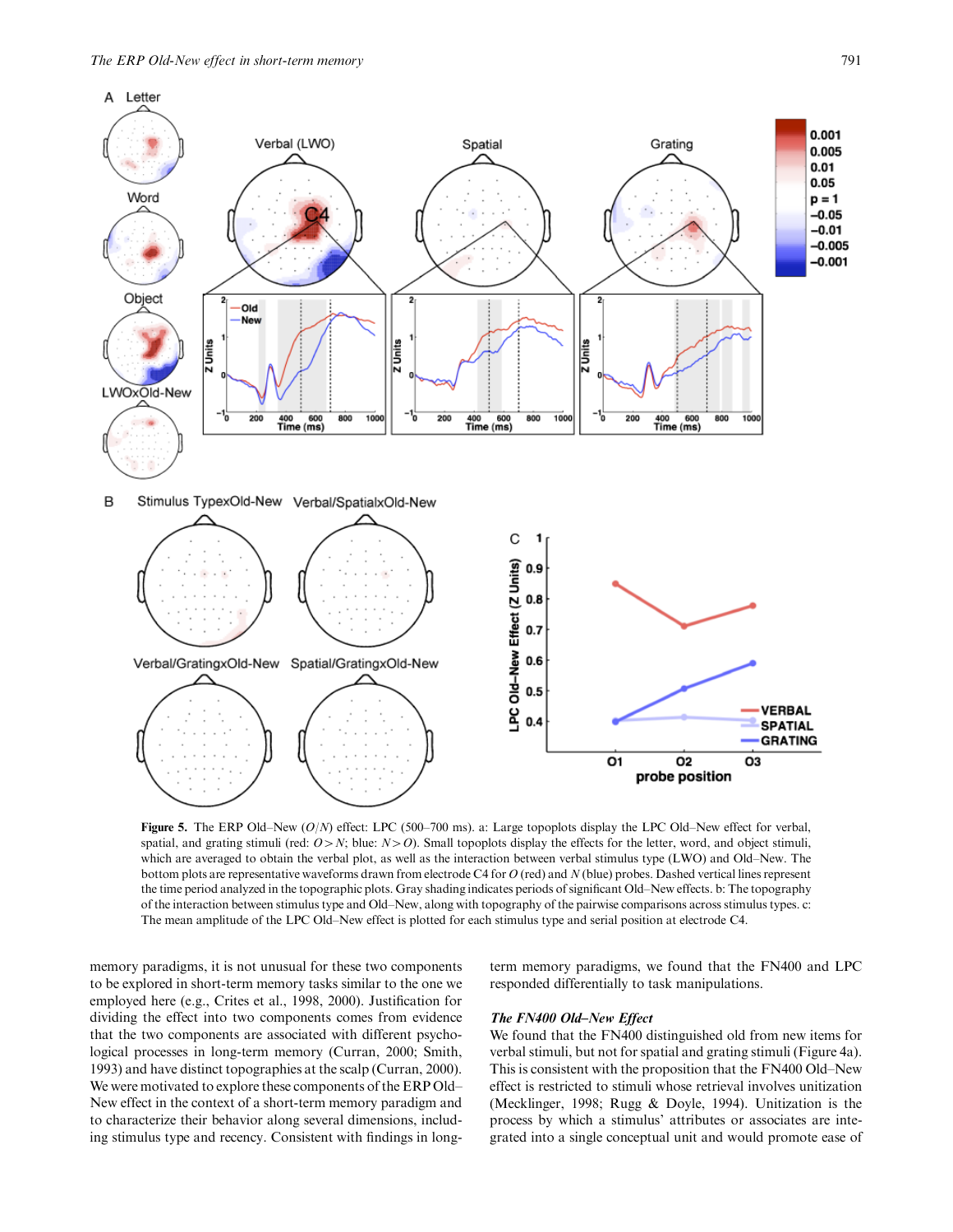categorization and verbalization. In contrast with those three stimulus types, our spatial position and grating stimuli, which were designed to thwart categorization and verbalization, seem not to distinguish the FN400 component from old and new stimuli.

In addition, the FN400 showed a dependence on serial position that was consistent with the dependence seen in our behavioral data, with more recent stimuli being better remembered and eliciting more positive-going FN400s (Figure 4c). The idea that better remembered stimuli exhibit more positive-going FN400s is consistent with previous findings associating the FN400 with memory strength in studies of long-term (Finnigan, Humphreys, Dennis, & Geffen, 2002) and short-term (Crites et al., 2000) memory. For verbal items, the amplitude of the FN400 fits nicely onto a continuum of memory strength, with new items showing the most negative FN400, followed by items that have been seen more and more recently. In contrast, whereas spatial and grating stimuli show the same graded recency effect, there is no difference apparent between old items and items that are new. It is interesting that spatial stimuli show a recency effect in the FN400 component but not the behavioral data, suggesting that there is some other process at work contributing to the behavioral outcome.

In studies of long-term memory, accumulating evidence suggests that the FN400 may be an index of familiarity (Curran, 2000, 2004; Curran & Cleary, 2003; Curran et al., 2002; Diana et al., 2006; Duzel et al., 1997). In dual-process models of recognition memory, familiarity is conceptualized as a feeling of knowing in absence of source information (for a review, see Yonelinas, 2002). This offers a novel perspective on our FN400 findings. When a dual process perspective is adopted, the recency effect can be conceptualized as being associated with the amount of familiarity evoked by a given item. This is consistent with findings that familiarity is a graded process that decreases rapidly with time (Yonelinas, 2002), with more recent items evoking stronger feelings of familiarity than less recent items.

The dual-process perspective may also shed light on the differences in the FN400 Old–New effect across our stimulus types. The lack of an FN400 Old–New effect in spatial and grating stimuli suggests that with such stimuli, participants tended to confuse new items with old items, as we expected when we made our stimulus choices. This possibility is bolstered by the relatively poor behavioral performance in these two tasks, in terms of both discrimination and response time (Figure 3). This interpretation is consistent with findings that the FN400 Old– New effect is attenuated when new items' similarity to old items is increased (Curran, 2000; Curran & Cleary, 2003). This suggests that, although familiarity may help participants make their Old– New decision for verbal or other stimuli that can be unitized, it may be less helpful for grating and spatial stimuli, in which perceptual similarity between old and new items reduces performance. This points to an avenue of theoretically valuable, new research. By strategically manipulating the similarity between new items and the items in the study set, one would expect familiarity (and the amplitude of the FN400) to increase monotonically as a function of similarity. Furthermore, one would expect to see an FN400 Old–New effect when looking at new items that are very dissimilar from the items in the study set. This could be done with stimuli similar to the gratings adopted in the current study or, alternatively, with auditory analogs to gratings (Visscher et al., 2007). Another possibility is that spatial and grating stimuli are more difficult to rehearse verbally than the other stimuli (Hwang et al., 2005), thus making studied stimuli less familiar.

## The LPC Old–New Effect

Figure 5a shows that across a range of stimulus types, particularly verbal and grating stimuli, the LPC distinguished old and new items. Substantial evidence suggests that the LPC represents recollection, the part of recognition that dual-process theorists claim involves remembering source information like episodic details (Curran, 2000; Duzel et al., 1997; Smith, 1993). In agreement with studies by Mecklinger and colleagues (Bosch, Mecklinger, & Friederici, 2001; Mecklinger, 1998, 2000), we found that, unlike the FN400, the late positive component of the ERP Old–New effect is associated with a variety of different stimulus types. Whereas Mecklinger demonstrated this for object and location stimuli, we have demonstrated that the effect occurs across a broader range of stimulus types, including letters, words, objects, spatial locations, and sinusoidal gratings.

Although the LPC Old–New effect did not differ significantly across stimulus types, the differences apparent in Figure 5a warrant some discussion. The spatial stimuli show a weak effect only at one electrode, whereas verbal and grating stimuli show stronger effects across a broader range of electrodes. The smaller effects for spatial and grating stimuli are consistent with findings that abstract stimuli are difficult to recollect (Reder et al., 2006), but the lack of a significant interaction between the LPC Old–New effect and stimulus type (Figure 5b) precludes strong assertions on this front. Spatial stimuli are more difficult to encode or recollect, but the fact that behavioral performance was significantly better for spatial stimuli than grating stimuli suggests that some other process (e.g., visuospatial working memory) may be enhancing recognition of the spatial stimuli.

## **Conclusions**

We found that during a short-term memory task the FN400 and late positive components of the ERP Old–New effect respond very differently to study manipulations. These results illuminate how the processes reflected in these components may contribute to the recognition of different kinds of stimuli. The process reflected by the FN400 appears to contribute to recognition of our verbal stimuli more so than our spatial and grating stimuli. The process reflected by the LPC appears to reflect a more general recognition process. Furthermore, the FN400 but not the LPC increased as a function of recency. These results are consistent with the correspondence, seen in the literature on long-term memory, between the FN400 component and the graded process of familiarity, on one hand, and the LPC and the threshold process of recollection, on the other hand. It is particularly interesting that these two ERP components, which have been much studied and differentiated in the context of long-term memory, produce parallel patterns of results in a short-term recognition task. These parallels support the assertion that some of the same cognitive processes may underlie short- and long-term recognition.